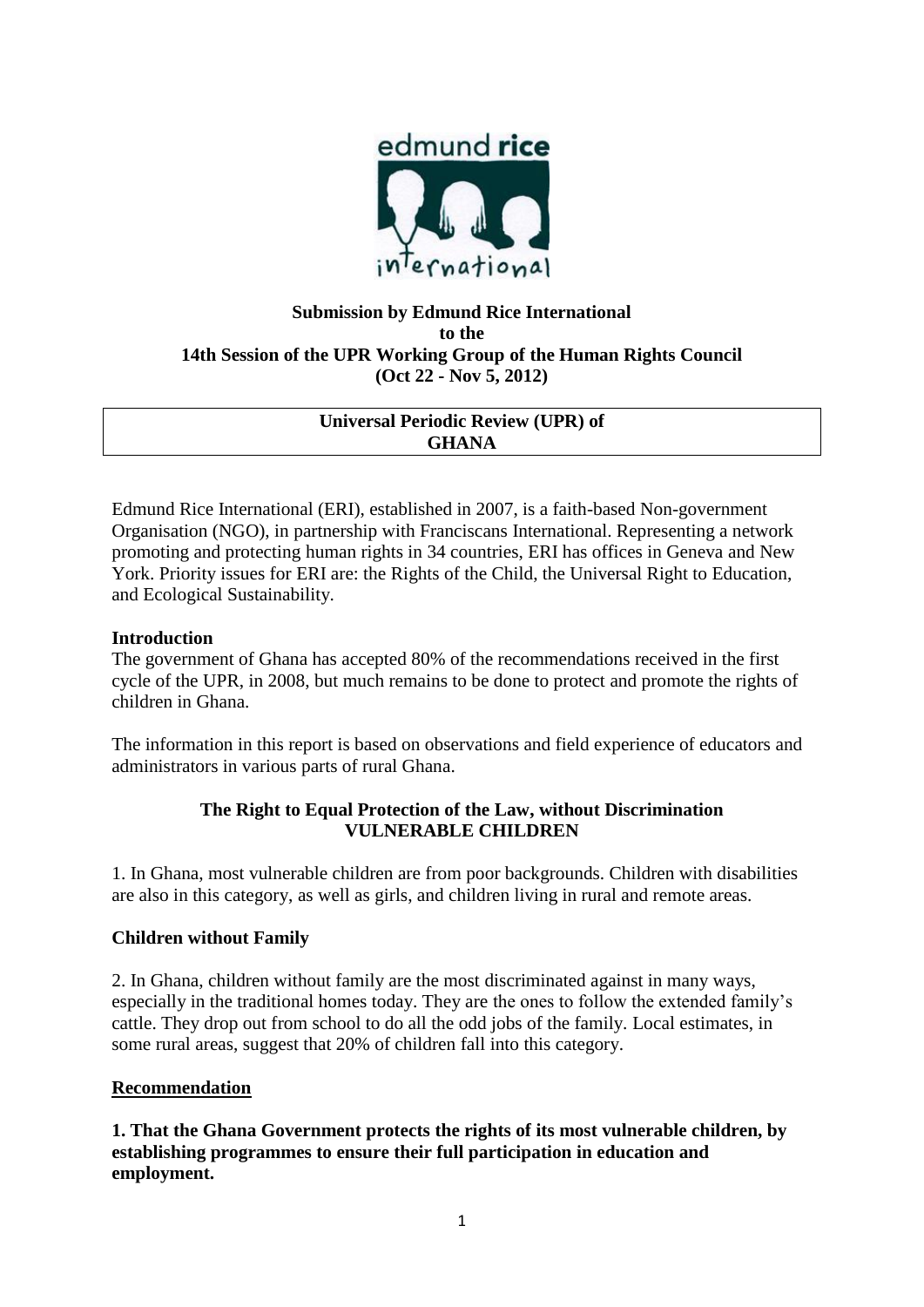### **Children with Disabilities**

3. Although they are 10% of the child population, children with disabilities are discriminated against because of their condition or situation. In Ghana, the blind and the physically challenged are discriminated against when it comes to employment. Some kings and rulers are not even supposed to see and shake hands with the blind. There was a graduation ceremony sometime last year in one of the public universities in Ghana where some blind students who attained first class honours were not allowed to shake hands with the guest of honour, who is the chancellor and a king of one of the cities in Ghana.

### **Recommendations**

**2. That the Ghana Government ratifies the Convention on the Rights of People with Disabilities, and harmonise its legislation with the requirements of this Convention.**

**3. That the Ghana Government run a public education and awareness campaign to promote and protect the rights of people with disabilities, especially where their rights are not acknowledged due to cultural traditions or prejudices.**

### **Right to Education ACCESS TO EDUCATION**

4. Primary education is free in Ghana. There is a programme known as FCUBE which means Free Compulsory Universal Basic Education in Ghana. This makes it mandatory for parents to enrol their children of school-going age to school. This is to ensure that they continue to Junior High school (JHS).

5. School attendance rate is high in Ghana. Almost every child of school-going age is in school. This is probably because of the feeding programme instituted by NGOs in some schools, bicycles provided by UNICEF to girls, and food from the World Food Programme (WFP) to boost girl child education, especially in poor and remote areas.

6. Repetition rates are low in Ghana. The policies of the Ghana Education Service do not create a room for repetition children in schools. On the other hand, private schools and some Catholic institutions make sure children pass and do not just push them through. So they alone offer the chance for repetition, but only in a few cases.

7. Drop-out rates are a concern in Ghana. Pupils may leave school early due to family problems such as taking care of animals, or because the child is without one or both parents and has to do jobs back at home.

8. Children in Ghana have access to education but the access is not equal. The children of well to do families attend the good schools (private) which are fee-paying, and the less wealthy or underprivileged ones (70% of Ghana's children) attend the public schools. So there is not equal access to quality education for all in Ghana as far as money is concerned.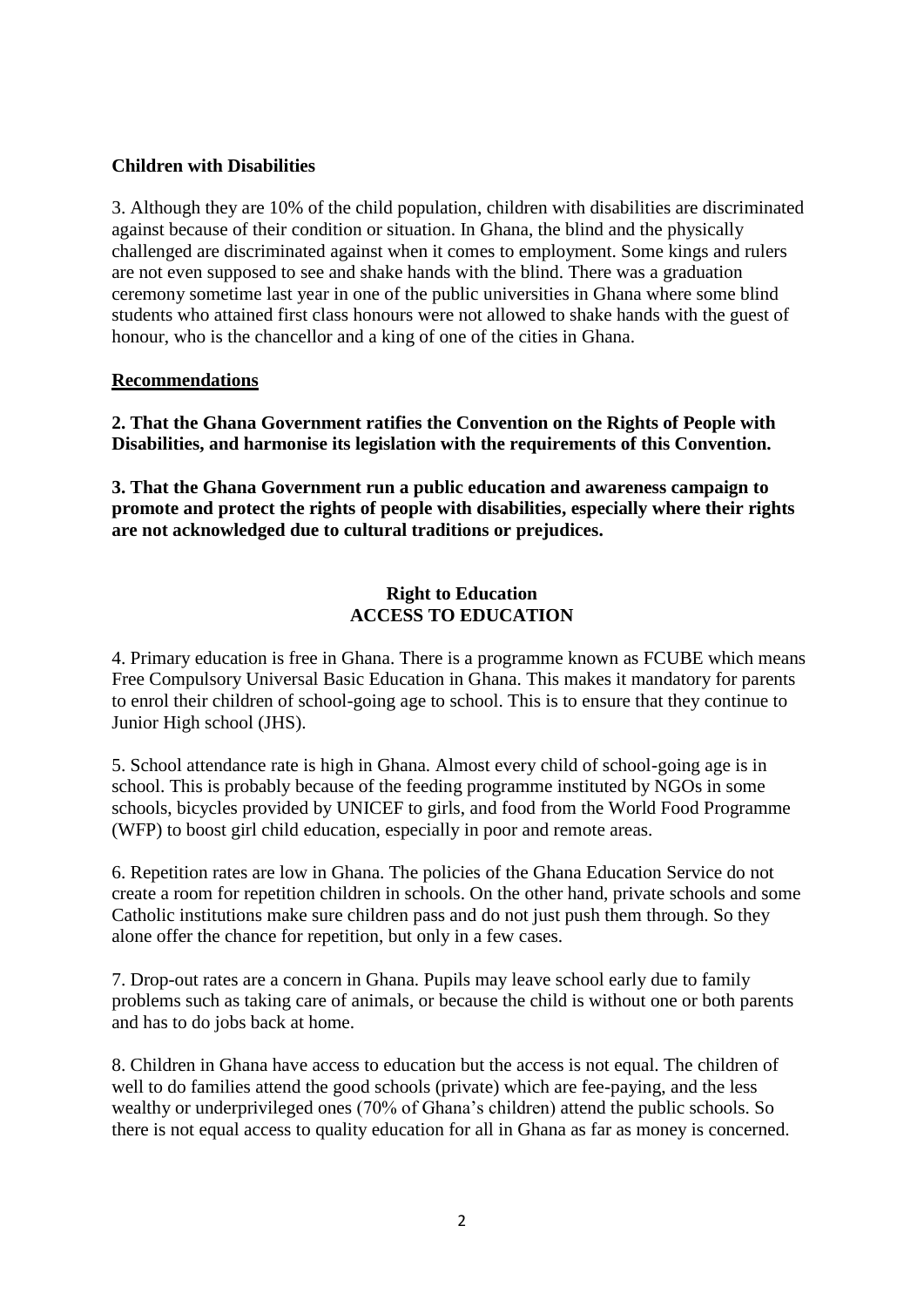9. The northern part of Ghana is less developed in both natural resources and human resources. Therefore, teachers and other workers refuse postings to that part of the country. Though there are many schools, the human resources are lacking. The gap is wide between the South and North of Ghana, in both quality of education and access to educational resources. One estimate puts the gap as: northern children achieve 30% less than southern children.

### **Recommendation**

**4. That the Ghana Government adopt policies to ensure that all children achieve their full potential at school, irrespective of their socio-economic background.**

**5. That the Ghana Government develop programmes to close the gaps in educational resources and educational achievement between children from north and south of Ghana.**

### **Right to Work ACCESS TO LABOUR MARKET**

10. The youth in Ghana do not have the same opportunities on the labour market, with youth unemployment running at 40%, much higher than adult levels. In Ghana, it is whom you know, the kind of background you come from, that influences your access to employment. The disadvantaged ones are those from poor homes. If your father or mother has never worked in a certain institution before, you can easily fail to obtain work there. This does not have anything to do with educational level. You can find someone with a lower education level working in an institution, whereas someone with a higher qualification cannot get work there.

#### **Recommendation**

**6. That the Ghana Government ensure equal access to employment for all its citizens, especially youth, by legislating for employment policies that provide equal opportunities, and monitoring how well employers implement them.**

#### **Right to Life, Liberty and Security of Person EXPLOITATION OF CHILDREN**

11. Children are victims of both economic and sexual exploitation in the streets. Due to poverty, some children fall into the hands of business people who use their services to their advantage. Children are made to sell water or bread, or wash plates, among other duties. This exploitation is common at the shores of the lakes, where children are used to remove nets in deep waters for fishermen. In some rural areas, this exploitation can affect 30% of children.

Sexual exploitation occurs to some extent, by a few, due to poverty and poor parental care. The Ghana Government has since engaged in the Youth Employment Programme (YEP) in Ghana to curb child exploitation and youth unemployment.